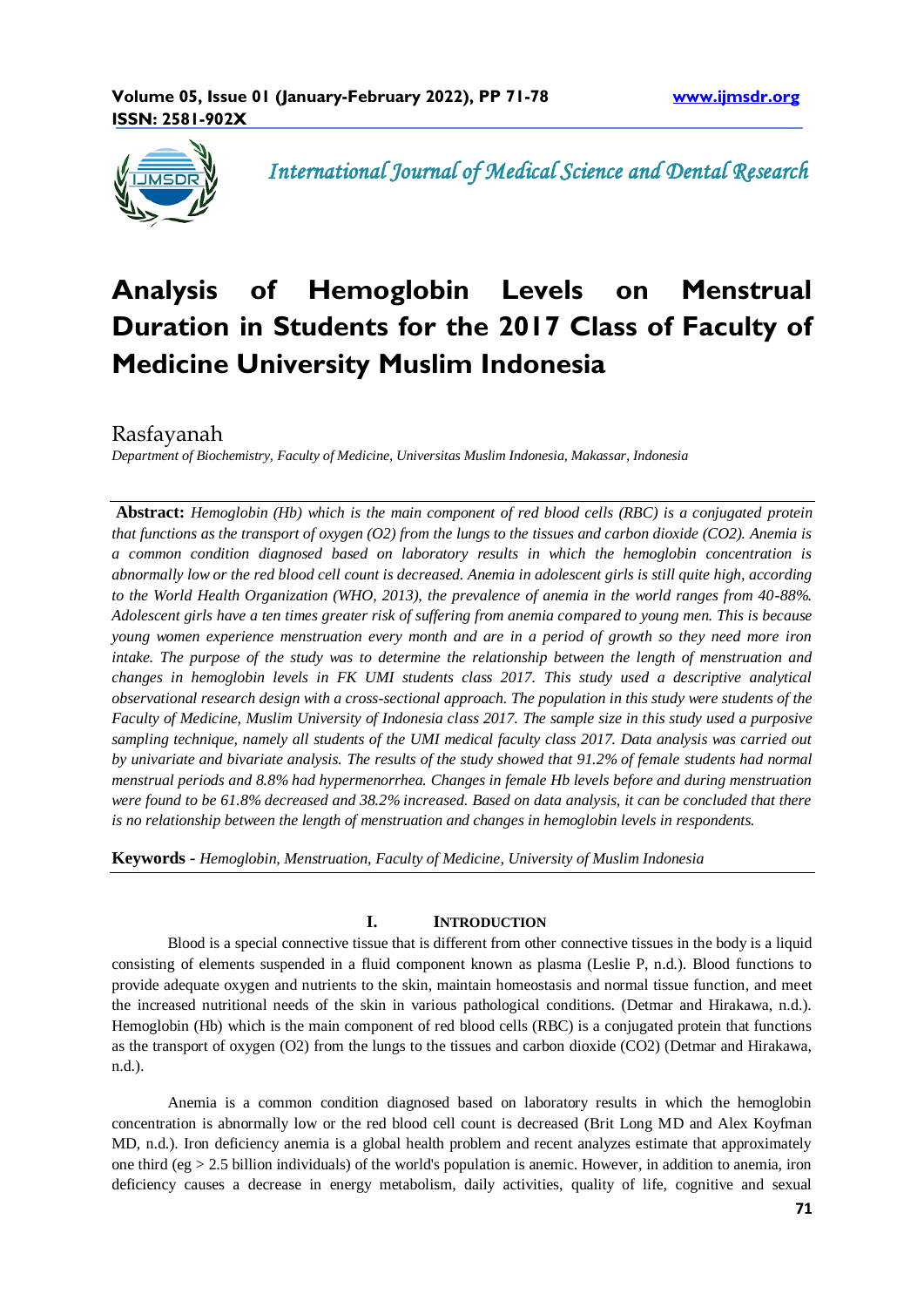function, cardiac performance and work productivity. However, iron overload can cause cellular oxidative stress and damage by catalyzing the formation of toxic radicals via Fenton chemistry (Nielsen et al., 2018). Anemia is a health problem in all developing countries, with an estimated 30% of the world's population suffering from anemia. Anemia is common in the community, especially in adolescents and pregnant women. Anemia in adolescent girls is still quite high, according to the World Health Organization (WHO, 2013), the prevalence of anemia in the world ranges from 40-88%. Adolescent girls have a ten times greater risk of suffering from anemia compared to young men. This is because young women experience menstruation every month and are in a period of growth so they need more iron intake. (Sma et al., 1994)

In some studies, say that normal blood volume ranges from 25 ml to 60 ml. The normal hemoglobin (Hb) concentration is 14 g/dl and the Hb iron concentration is 3.4 mg/g, this blood volume contains about 12 to 29 mg iron and represents a blood loss equivalent to 0.4 to 1.0 mg iron daily for cycle. The amount of iron absorbed from food is usually quite limited, so the expenditure of iron that seems insignificant becomes important, because it helps reduce iron stores which in most women are already low (Cunningham, F G, 2006). According to WHO, to diagnose anemia in adolescent girls if the Hb level is less than 12 g/dl. Anemia can cause stunted growth in children, lack of muscle cell formation so that the muscles become weak, decreased immune system so that they are susceptible to infection, dizziness, pale, tachycardia, chest pain, dyspnea, tinnitus, decreased performance and changes in behavior. (In et al. , 2008) Other symptoms that can be seen in patients with severe iron deficiency have brittle and fine hair, flat thin nails and break easily, atrophy of the papillae of the tongue causing the tongue to look pale, slippery, shiny and sore. (Susanto, 2007) closely related to female students is easily tired which causes decreased concentration in learning so that achievement is reduced and can reduce work productivity. (Permaesih and Herman, 2005). Menstruation is a cycle of physiological discharge of blood and mucous tissue through the vagina from the nonpregnant uterus, under hormonal control and recurs normally, usually at intervals of about four weeks in the absence of pregnancy (Dorland W. A. N., 2002).

In each woman, the menstrual cycle is different, which is about 25 to 35 days. However, there are some women who do not have regular menstrual cycles and this can happen due to fertility problems. (Biohealth Indonesia, 2007) The first menstruation in adolescent girls is called menarche. The age of menarche varies between 10–16 years, but the average is 12.5 years.(Wiyono, n.d.). Menstruation is a process in a woman's body in which the egg (ovum) travels from the ovaries to the uterus, through a channel called the fallopian tube. At this time, the endometrial tissue in the endometrial lining in the uterus thickens in preparation for fertilization by sperm. If fertilization occurs, this wall will thicken and provide a place for the fetus to grow. However, if fertilization does not occur, this endometrial tissue will shed and come out through the vagina in the form of menstrual fluid. While the menstrual cycle itself starts from the first day of menstruation until one day before the next menstruation. Under normal circumstances, the menstrual cycle is different for every woman from 28 to 35 days. In the explanations in this chapter, we use a 28 day cycle. There are four phases in the menstrual cycle, namely the menstrual phase, the preovulatory phase, ovulation and the post-ovulatory phase. (Tortora, G.J. and Derrickson, 2009).

In this phase, the endometrium is separated from the uterine wall accompanied by bleeding and the only layer that is still intact is the stratum basale. This phase lasts five days (range three to six days). At the beginning of the menstrual phase, levels of estrogen, progesterone, LH (Luteinizing Hormone) decrease or at their lowest levels during the cycle and levels of FSH (Follicle Stimulating Hormone) are just starting to increase. (Hanafiah, Jusuf, 1997). The proliferative phase is a period of rapid growth that lasts from about day 5 to day 14 of the menstrual cycle, for example the 10th day of the 24-day cycle, the 15th day of the 28-day cycle, and the 18th day of the 32-day cycle. The endometrial surface completely returns to normal in about four days or before the bleeding stops. In this phase, the endometrium grows to a thickness of  $\pm$  3.5 mm or about 8-10 times its original size, which ends at ovulation. The proliferative phase depends on the stimulation of estrogen from the ovarian follicle (Tympanometry, 2012). The secretory phase lasts from the day of ovulation until about three days before the next menstrual period. At the end of the secretory phase, the fully mature secretory endometrium attains a thick, silky, velvety thickness. The endometrium becomes rich with blood and glandular secretions.(Tympanometry, 2012). Implantation or nidation of a fertilized ovum occurs about 7 to 10 days after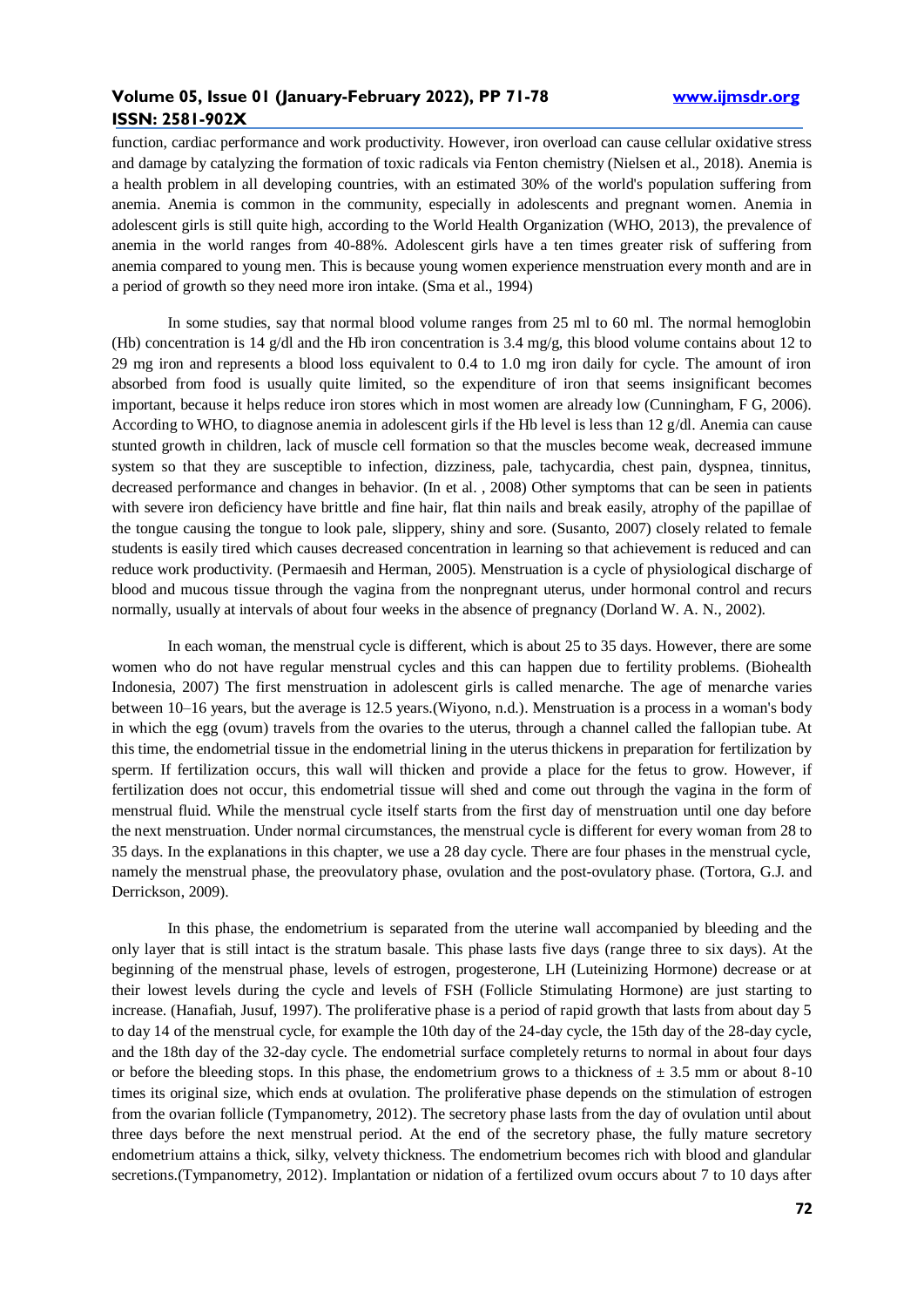ovulation. If fertilization and implantation do not occur, the corpus luteum which secretes estrogen and progesterone shrinks.

As estrogen and progesterone levels decrease rapidly, the spiral arteries spasm, resulting in the interruption of blood supply to the functional endometrium and necrosis. The functional layer separates from the basal layer and menstrual bleeding begins.(Tympanometry, 2012). Ovulation is an increase in estrogen levels which inhibits the release of FSH, then the pituitary secretes LH (lutenizing hormone). Increased levels of LH stimulate the release of secondary oocytes from the follicle. Primitive primary follicles contain immature oocytes (primordial cells). Before ovulation, one to 30 follicles begin to mature in the ovary under the influence of FSH and estrogen. The LH surge prior to ovulation affects selected follicles. Within the selected follicle, the oocyte matures and ovulation occurs, the empty follicle begins to form the corpus luteum. The corpus luteum reaches peak functional activity 8 days after ovulation, and secretes both the hormones estrogen and progesterone. If implantation does not occur, the corpus luteum decreases and hormone levels decrease. So that the functional layer of the endometrium cannot survive and eventually sheds. (Tympanometry, 2012). Towards the end of a normal menstrual cycle, blood levels of estrogen and progesterone decrease. Low levels of ovarian hormones in the blood stimulate the hypothalamus to secrete gonadotropin releasing hormone (Gn-RH). In contrast, Gn-RH stimulates the secretion of follicle stimulating hormone (FSH)[1].

FSH stimulates ovarian follicle development and estrogen production. Estrogen levels begin to decrease and hypothalamic Gn-RH triggers the anterior pituitary to secrete luteinizing hormone (LH). LH peaks around day 13 or 14 of a 28 day cycle. If fertilization and implantation of the ovum do not occur at this time, the corpus luteum shrinks, therefore the levels of estrogen and progesterone decrease, then menstruation occurs. (Tympanometry, 2012). The length of the menstrual cycle is the distance between the start date of the last menstrual period and the start of the next menstruation. The day the bleeding starts is called the first day of the cycle. The menstrual pattern is a normal menstrual cycle, with menarche as the starting point. In general, menstruation will take place every 28 days for approximately 7 days. The duration of bleeding is about 3-5 days, some are 1-2 days followed by a little blood and no pain. The amount of blood lost is about 30-40 cc. The peak is on the 2nd or 3rd day with the use of about 2-3 sanitary napkins. (Manuaba, I.B.G., I.A. Chandranita Manuaba, 2007). Generally, the first menstruation comes around the age of 10-16 years. According to Bobak, menstruation or menstruation is periodic bleeding in the uterus that begins about 14 days after ovulation. Menstruation is an event that every woman experiences. A woman who first gets her period is a sign that she is ready to reproduce or produce offspring (Zuiatna, 2008). Menstrual cycles are considered normal if they occur at intervals of 22-35 days (from the first day of menstruation to the beginning of the next menstrual period). It should be noted that menstrual discharge consists of tissue fluid (20-40 percent of the total discharge), blood (50-80 percent), and endometrial fragments. However, to women the menstrual discharge looks like blood and this is what is reported. Menstrual disorders most commonly occur at the beginning and end of the reproductive period, namely under the age of 19 years and above the age of 39 years. This disorder may be related to the length of the menstrual cycle, or the number and duration of menstruation. A woman can experience both disorders. (George, J. M., 2002)

#### **II. MATERIALS AND METHOD**

This study used a descriptive analytic observational research design with a cross-sectional approach. This research was conducted at the Faculty of Medicine, Universitas Muslim Indonesia from November 2018 to February 2019. The population and sample in this study were students of the Faculty of Medicine, Muslim University of Indonesia class 2017. The sample size in this study was determined using a purposive sampling technique. The data collected in the form of primary data, namely data taken directly from the sample in the form of the results of the examination of Hb levels in the 2017 UMI medical faculty students. This study uses primary data, namely data collected by the researcher himself. Before the data was taken, the research subject was the entire sample. Ethics commission approval has been submitted and has been approved. The research subjects first explained the aims and objectives of this research. After that, they were asked again about whether their last menstrual cycle was normal or not, and then asked about their willingness to have their blood drawn to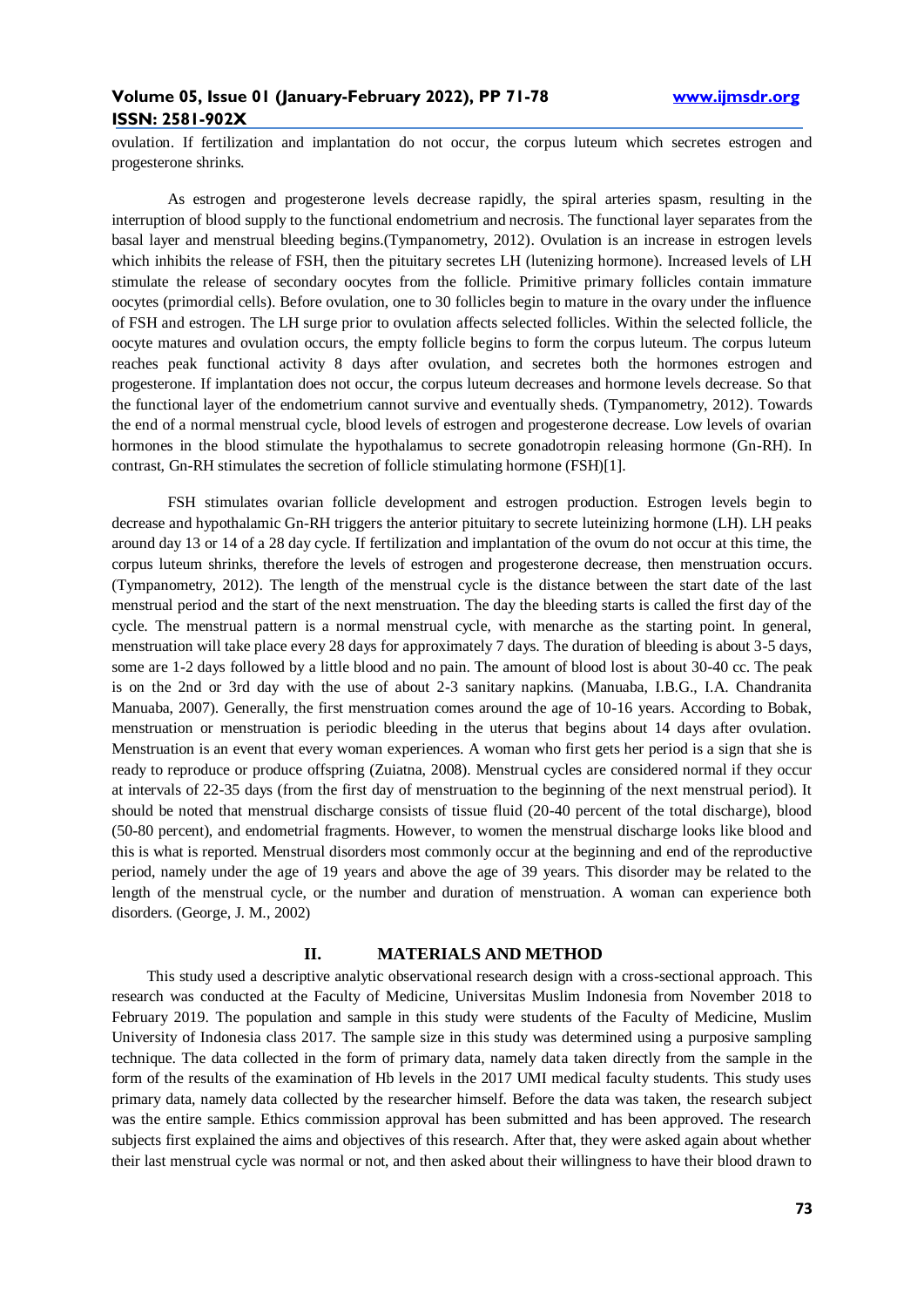measure hemoglobin levels. Blood sampling to check hemoglobin levels was carried out when the study sample was menstruating.

#### **III. RESEARCH RESULT**

The research was conducted at the Faculty of Medicine, Indonesian Muslim University, Makassar. Data collection started from November 2018 to February 2019 with a total sample of 34 people. The data collection process was carried out by recording the results of the questionnaire and examining the hemoglobin levels of the respondents. The collected data was then analyzed analytically and processed using SPSS. Based on the results of the study, it is known that the average age of students of the Faculty of Medicine UMI 2017 is 19 years. From the results of this study, it can be seen that the UMI Medical Student is classified as a teenager entering adulthood. Where women ranging from adolescence to adult hood, normally will experience menstrual periods or menstruation, the length of menstruation experienced by adolescents is generally not regular, thus allowing adolescents to experience excessive blood loss during menstruation which can cause anemia which is characterized by hemoglobin (Hb) and red blood cells (erythrocytes) are lower than normal. Data from the Household Health Survey (SKRT) in 2004 stated that the prevalence of nutritional anemia in toddlers was 40.5%, pregnant women 50.5%, postpartum mothers 45.1%, adolescent girls aged (10-18 years) 57.1% and age 19. -45 years 39.5%. Of all these age groups, women have the highest risk of suffering from anemia, especially adolescent girls.

Anemia is a condition in which the Hb level calculated by erythrocytes is lower than normal. It is said to be anemia if the Hb <12 g in women and <13 g in men. However, in reality, not all young women like to consume foods that contain lots of vitamin B12 or foods that contain lots of iron. This is due to ignorance of the importance of consuming foods that contain lots of protein or that contain lots of iron, vegetables and foods that contain lots of vitamin B12 to prevent anemia.(28)

Based on the results of statistical analysis, p value =  $0.163$  (p $> 0.05$ ) which indicates that there is no significant relationship between the length of menstruation and changes in hemoglobin levels in 2017 students of the Faculty of Medicine, UMI, which means that the length of menstruation for a student does not affect changes in hemoglobin levels. This can be caused by various factors, such as the insufficient number of research samples, data that are not normally distributed, and the presence of confounding factors. The number of samples obtained in this study amounted to 34 samples. This number exceeds the sample that should have been obtained, but the data obtained were not normally distributed, this might be the cause of the absence of a significant relationship between the length of menstruation and changes in hemolobin levels in respondents. The results of this study can also be an illustration that changes in hemoglobin levels cannot be a benchmark for determining the presence of anemia symptoms in respondents.

Several confounding factors that can cause the absence of a relationship between the length of menstruation and changes in hemoglobin levels are the absence of intervention regarding the respondent's diet before taking hemoglobin levels and the different activity patterns of each respondent.

According to Hughes (1995), a longer menstrual period can cause blood loss which tends to be more so that iron expenditure due to bleeding will increase which causes hemoglobin levels to decrease, while the results of this study obtained different results, namely there was no significant relationship. Means between the length of menstruation with changes in hemoglobin levels. The average daily iron loss in normal people is about 0.6-1 mg. Whereas in menstruating women iron loss can reach 42 mg per cycle. Thus, the iron in the blood will be very low so that the hemoglobin level in the blood will decrease. (29) The cause of the difference in the results obtained in this study and the previous one is the method and way of working of the research which is somewhat different, where the previous research based on the data This is done only by linking the hemoglobin level taken during menstruation with the length of menstruation from the respondent. In this study, two samples of hemoglobin levels were measured and the difference was then analyzed for the length of menstruation from the respondents.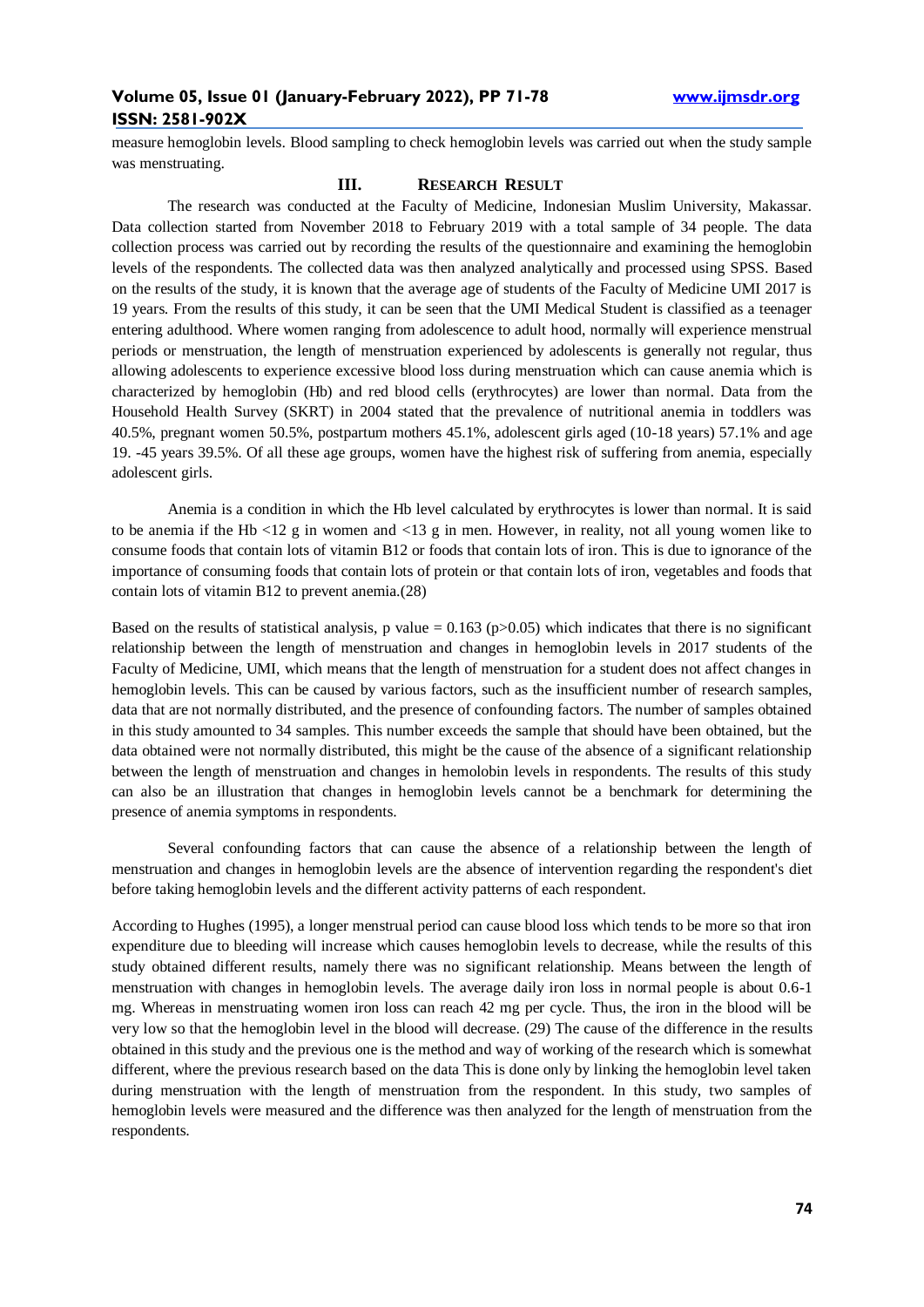According to research by Shams, et al in 2010 stated that women who are menstruating are a very important population for their health. In the population of menstruating women, iron deficiency anemia occurs in 5% to 10%. Women who are menstruating, pregnant, and breastfeeding are very susceptible to iron deficiency anemia. Women who experience menstruation for more than 8 days with bleeding and clotting during menstruation have a high risk of iron deficiency so they are prone to anemia. (30) In this study, there are several factors that can affect hemoglobin levels in women that cannot be controlled by researchers, such as the activity and rest patterns of female students or the diet of each female student. In addition, in this study there are still shortcomings, namely that all external factors cannot be disclosed in detail due to the limited measurement instruments, funds, personnel, and research time allocation, where these deficiencies are expected to be completed in further research.

The limitations of this study are that the data collected is not normally distributed, especially in the sample data on the length of the respondent's menstruation and there is no intervention on the respondent's diet and activity that can affect the results of the examination of hemoglobin levels both before and during menstruation from the respondents. It is hoped that in future research, researchers will pay attention to these limitations.

| Hb Level $(gr \%)$ | Total          | Percentage (%) |
|--------------------|----------------|----------------|
| < 8                | $\overline{0}$ | $\theta$       |
| $8-9$              | $\overline{0}$ | $\overline{0}$ |
| $9 - 10$           | 4              | 11,8           |
| $10 - 11$          | 6              | 17,6           |
| $11 - 12$          | 7              | 20,6           |
| >12                | 17             | 50             |

#### **IV. FIGURES AND TABLES**

Table 1 Distribution of Hemoglobin Levels Before Menstruation of FK-UMI Students Class of 2017

Source: Primary Data

 In table 1 above shows the distribution of hemoglobin levels for students of FK-UMI Class 2017, there were no female students who had premenstrual hemoglobin levels below 9 gr%, while 4 female students who had premenstrual hemoglobin levels of 9-10 gr% (11, 8%),  $10 - 11$  g% as many as 6 female students  $(17.6\%$  %),  $11 - 12$  g% as many as 7 female students  $(20.6\%$  %), and hemoglobin levels above 12 g% as many as 17 female students (50%).

#### **Hemoglobin Levels During Menstruation in FK-UMI Students Class of 2017**

Table 2 Distribution of Hemoglobin Levels During Menstruation for FK-UMI Students Class of 2017

| Hb Level $(\text{gr } \%)$ | Total | Percentage (%) |
|----------------------------|-------|----------------|
| < 8                        |       | 2.9            |
| $8 - 9$                    |       |                |
| $9 - 10$                   |       | 2.9            |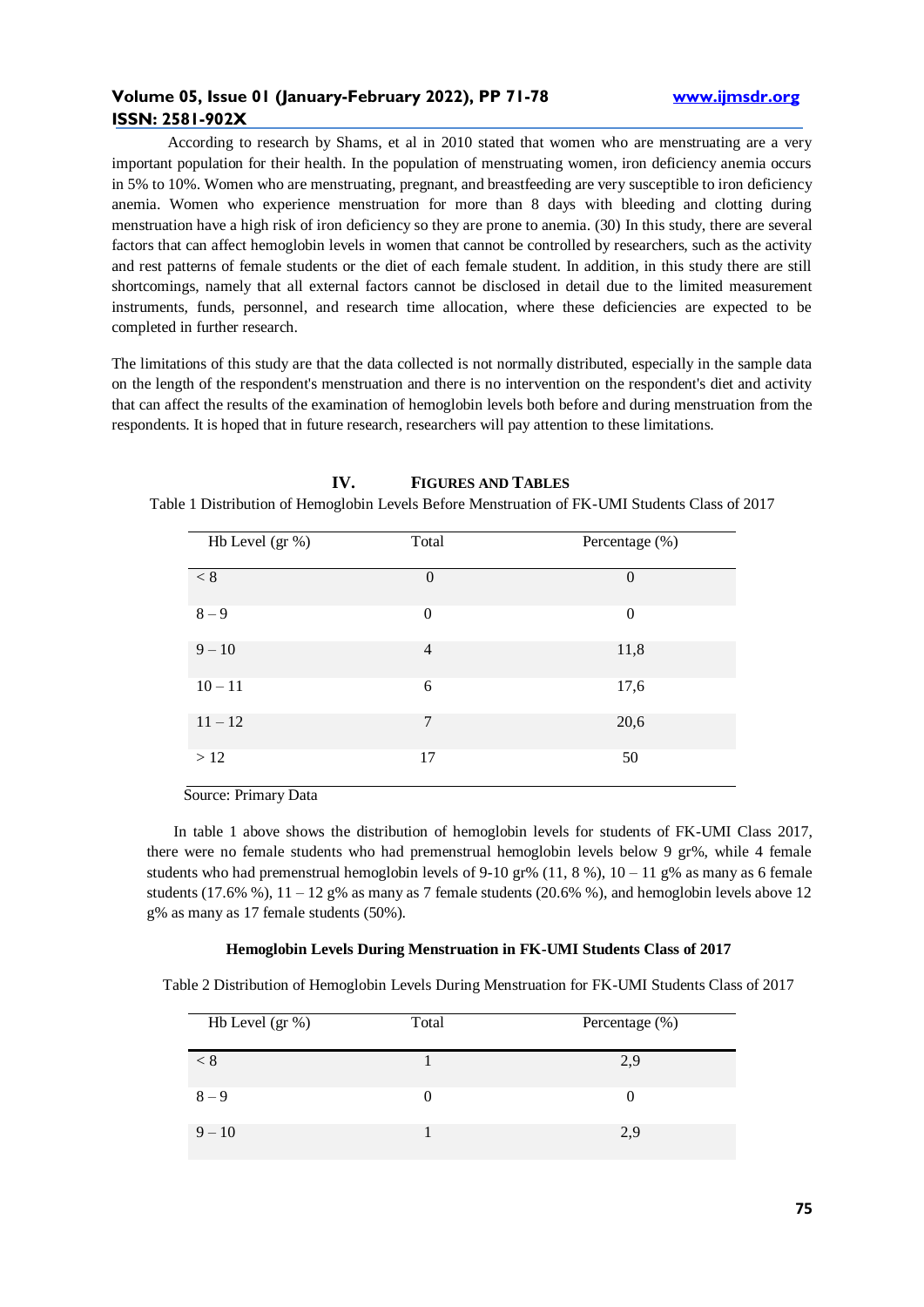| $\frac{1}{2}$ is the vertice of $\frac{1}{2}$ in the contract $\frac{1}{2}$ is $\frac{1}{2}$ in $\frac{1}{2}$ in $\frac{1}{2}$ is the contract of $\frac{1}{2}$ |              |    | $\frac{1}{2}$ iv waiting with $\frac{1}{2}$ |
|-----------------------------------------------------------------------------------------------------------------------------------------------------------------|--------------|----|---------------------------------------------|
|                                                                                                                                                                 | l: 2581-902X |    |                                             |
|                                                                                                                                                                 | $10 - 11$    | 10 | 29,4                                        |
|                                                                                                                                                                 | $11 - 12$    |    | 32,4                                        |
|                                                                                                                                                                 | >12          | 11 | 32,4                                        |
|                                                                                                                                                                 |              |    |                                             |

Source: Primary Data

 In table 2 above shows the distribution of hemoglobin levels for students of FK-UMI class 2017, there were no female students who had hemoglobin levels during menstruation below  $8 - 9$  gr%, while female students who had hemoglobin levels during menstruation less than 8 gr% found 1 female student (2.9 %), 9 – 10 gr% 1 student (2.9 %),  $10 - 11$  gr% 10 female students (29.4%),  $11 - 12$  gr% 11 female students (32.4%), and hemoglobin levels above 12 g% as many as 17 female students (32.4%).

#### **Changes in Hemoglobin Levels Before and During Menstruation in FK-UMI Students Class of 2017**

| Changes in Hb Levels | Total | Percentage (%) |
|----------------------|-------|----------------|
| Decrease             | 21    | 61,8           |
| Increase             | 13    | 38,2           |
| Total                | 34    | <b>100</b>     |

Table 3 Distribution of Changes in Hb Levels of FK-UMI Students Class of 2017

Source: Primary Data

Table 3 above shows the distribution of changes in Hb levels for FK-UMI female students in the 2017 class, it was found that students with changes in Hb levels decreased by 21 people (61.8%), while students with changes in Hb levels were 13 people (38.2%). .

## **Period of Menstrual Cycle in the Last 3 Months for FK-UMI Students Class of 2017**

Table 4 Distribution of Menstruation Length for FK-UMI Students Class of 2017

| Length of Menstruation           | Total | Percentage $(\% )$ |
|----------------------------------|-------|--------------------|
| Hypomenore $(< 3 \text{ hari})$  |       |                    |
| Normal $(3 – 8 \text{ hari})$    | 31    | 91,2               |
| Hypermenore $(> 8 \text{ hari})$ | 3     | 8,8                |
| Total                            | 34    | <b>100</b>         |

Source: Primary Data

Table 4 above shows the distribution of menstrual duration for FK-UMI female students in the 2017 class, there were no female students with menstrual periods of less than 3 days (hypomenorrhea), 31 students with menstrual periods of 3 to 8 days (normal) (91.2%) , while female students with menstrual periods of more than 8 days (hypermenorrhea) were 3 people (8.8%).

#### **Bivariate Analysis**

The Relationship between Menstruation Length and Hemoglobin Levels in FK-UMI Students Class of 2017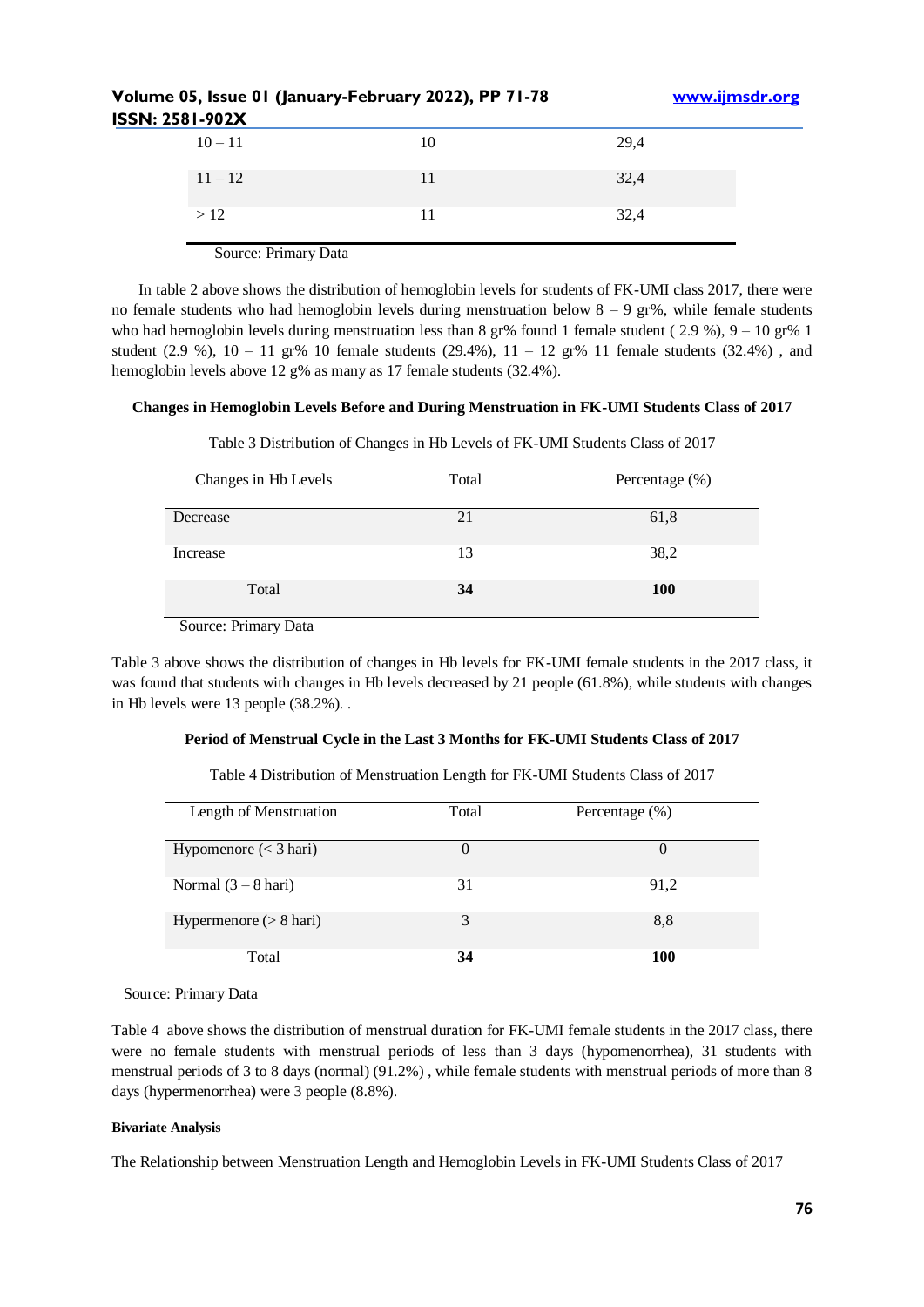Table 5 Relationship between Menstruation Length and Hemoglobin Levels in FK-UMI Students Class of 2017

|                            | <b>Changes in Hb Levels</b> |          |
|----------------------------|-----------------------------|----------|
|                            | р                           |          |
| <b>Menstruation Length</b> | 0,163                       | $-0,245$ |

Table 5 above shows the relationship between the length of menstruation and hemoglobin levels in FK-UMI female students class 2017, there was no significant correlation between the length of menstruation and changes in Hb levels (p: 0.163 ; r: -0.245).

#### **V. CONCLUSION**

The Hb level of female students before menstruation was found that 50% of respondents had normal hemoglobin levels, and 50% had low hemoglobin levels. The Hb level of female students during menstruation was found that 32.4% of respondents had normal hemoglobin levels, and 67.8% had low hemoglobin levels. Changes in female Hb levels before and during menstruation were found to be 61.8% decreased and 38.2% increased. It was found that 91.2% of respondents experienced normal menstrual periods, and 8.8% experienced hypermenorrhea, and there were no respondents who experienced hypomenorrhea. Based on the results of research and discussion, it can be concluded that there is no relationship between the length of menstruation and changes in hemoglobin levels in respondents.

#### **REFERENCES**

- [1.] Arikunto, S., 2006. Research Procedures A Practical Approach. Rineka Cipta, Jakarta.
- [2.] Biohealth Indonesia, 2007. Women's Menstrual Cycle.
- [3.] Brit Long MD, Alex Koyfman MD, n.d. Emergency Medicine Evaluation and Management of Anemia-ClinicalKey [WWW Document]. URL https://www.clinicalkey.com/#!/content/journal/1-s2.0- S0733862718300324 (accessed 2.19.19).
- [4.] Citrakesumasari, 2012. Textbook of Nutritional Anemia. KALIKA, Yogyakarta.
- [5.] Cunningham, F G, D., 2006. Williams Obstetrics Volume I. EGC, Jakarta.
- [6.] Cunningham, F.G., 2006. Obstetrics Williams Jakarta: EGC.
- [7.] Detmar, Hirakawa, n.d. Vascular Biology- ClinicalKey [WWW Document]. URL https://www.clinicalkey.com/#!/content/book/3-s2.0-B9780702062759001021?scrollTo=%23hl0000344 (accessed 2.19.19).
- [8.] Dorland W. A. N., 2002. Dorland Medical Dictionary. Huriawati Hartanto's translation.
- [9.] Elsa Alamanda, 2013. Literature Review Anemia 1.
- [10.] George, J. M., G.R.J., 2002. Understanding and Managing Organizational Behavior. Prentice Hall, New Jersey.
- [11.] Hanafiah, Jusuf, M., 1997. Menstruation and its Cycle. In: Gynecology, Edition 2. Foundation for Bina Pustaka Sarwono Prawirohardjo., Jakarta.
- [12.] H. H. Idrus, M. Hatta, A. Febriza, and V. N. A. Kasim, "Antibacterial activities of sapodilla fruit extract inhibiting Salmonella typhi on mice BALB/c," Int. J. Appl. Pharm., vol. 11, no. Special Issue 5, pp. 121– 126, Sep. 2019, doi: 10.22159/ijap.2019.v11s5.T0095.
- [13.] Hildebrand, U., Deutschland, B., Gerate, V., Spectrophotometer, B., 1984. Anemia. J. Labels. compd. XXII, 293–296.
- [14.] Leslie P, G., n.d. Blood and Hemopoiesis- ClinicalKey [WWW Document]. URL https://www.clinicalkey.com/#!/content/book/3-s2.0-B9780323355636000100 (accessed 2.19.19).
- [15.] Lyza, R., 2010. The Relationship between Hemoglobin Levels and Labor Productivity of Oil Palm Harvesters PT. Peputra Supra Jaya, Langgam District, Pelalawan Regency, Riau Province in 2010.
- [16.] Manuaba, I.B.G., I.A. Chandranita Manuaba, and I.B.G.F.M., 2007. Introduction to Obstetrics Lecture. EGC, Jakarta.